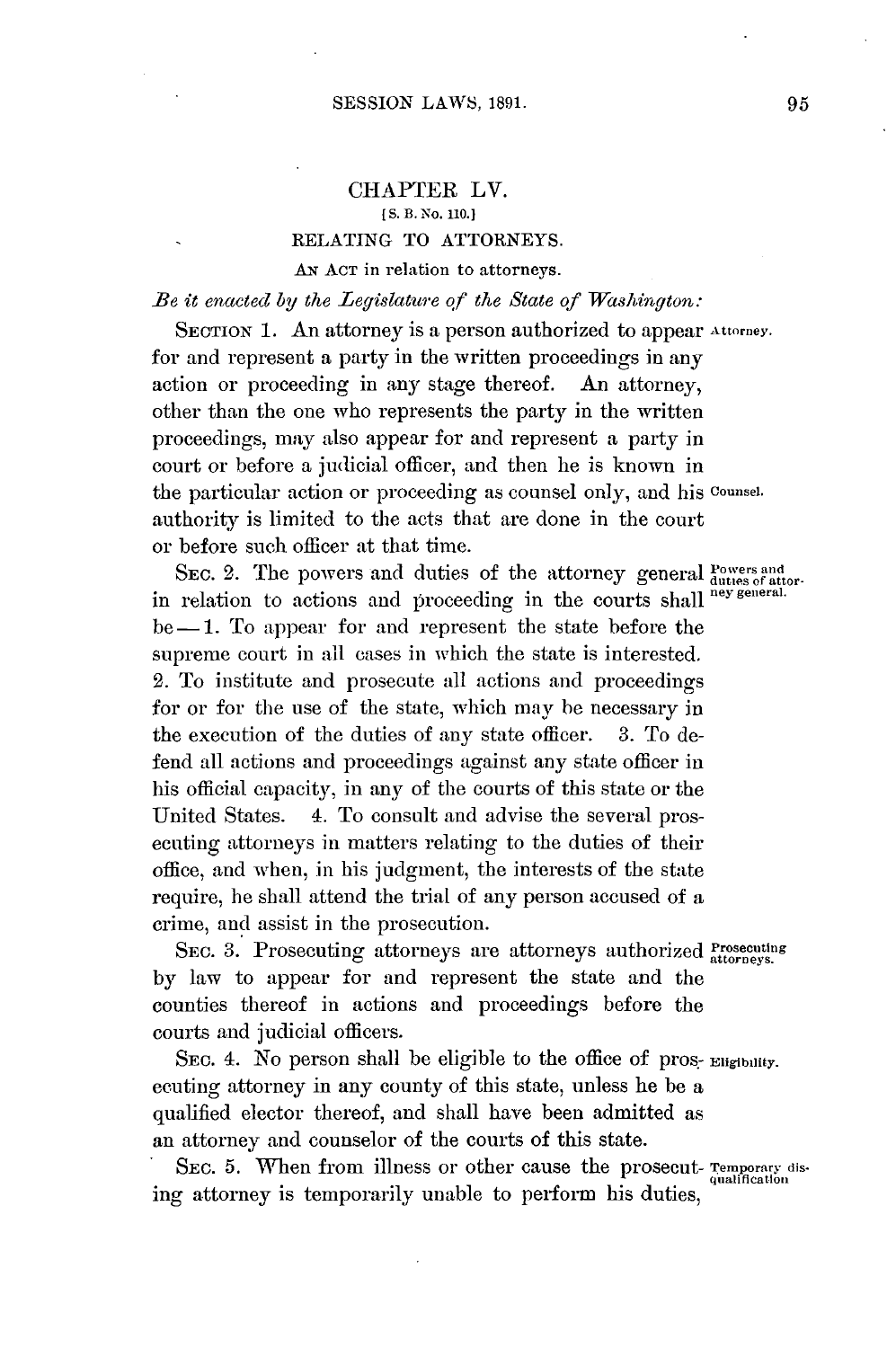the court or judge may appoint some qualified person to discharge the duties of such officer in court until such disability is removed.

**Deputies. SEC. 6.** The prosecuting attorney of each county may appoint one or more deputies, not to exceed two, who shall have the same power in all respects as their principal. Such appointment shall **be** in writing, signed **by** the prosecuting attorney, and filed in the county auditor's office. Each deputy thus appointed shall have the same qualifications required of the district attorney, but his appointment may **be** revoked **by** the district attorney at will. The prosecuting attorney shall be responsible for the acts of his deputies.

> SEC. **7.** The prosecuting attorney of each county shall have authority, and it shall be his duty, subject to the supervisory control and direction of the attorney general, to.appear for and represent the state and the county of which he is prosecuting attoriey in all criminal and civil actions and proceedings in such county in which the state or such county is a party.

Qualifications SEC. 8. The following persons are entitled to practice as of attorneys. attorneys and counselors of all the courts of this state: **1. All** citizens of the United States who were duly admitted as attorneys and counselors of the supreme court or any district court of the Territory of Washington. 2. **All** citizens of the United States who shall have been admitted as attorneys and counselors of the supreme court of the State of Washington.

**SEC. 9.** Before any person shall be admitted as an attorney or counselor in this state it must appear to the satisfaction of the court to which he applies for admission-**1.** That he is a citizen of the United States, and of the age of twenty-one years. 2. That he is of good moral character. **3.** That he has the reqiisite learning and ability to practice as an attorney and counselor at law, and Limit of study. has diligently studied the common law and the laws of this state, for at least eighteen months previous to the date of his application, under the direction of some practicing attorney within the state, or is a graduate of a law school within the United States, or has been admitted as an at-